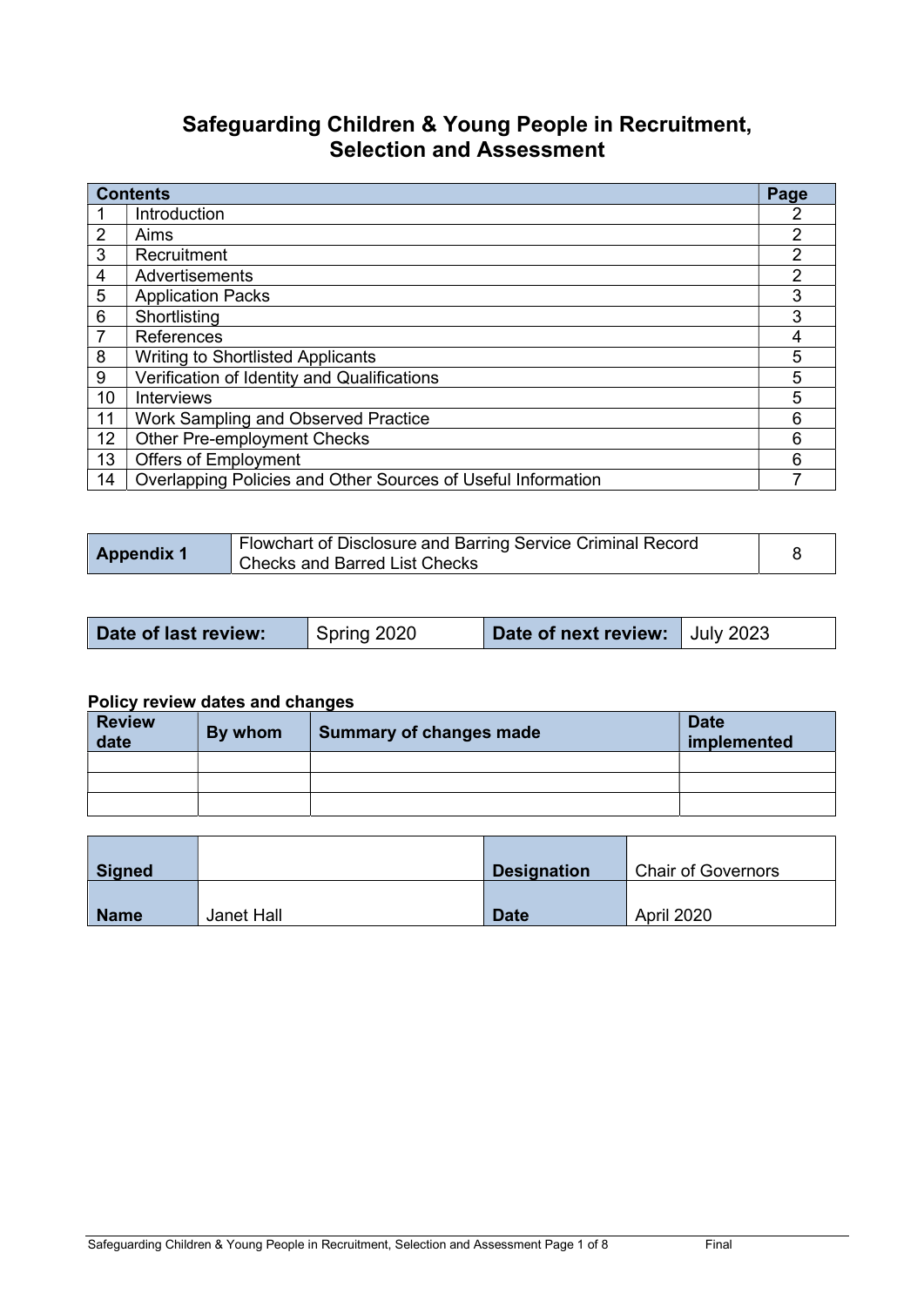### 1. Introduction

- 1.1 Royal School for the Deaf Derby is committed to safeguarding and promoting the welfare of children and young people and expects all staff and volunteers to share and actively promote this commitment. This policy has been recently updated to demonstrate best practice with an eye to exceeding the national minimum standards for residential special schools and to reflect changes to the legislative context which frame safeguarding.
- 1.2 This policy should be read in conjunction other policies listed at point 14 of this document which also details other useful sources of information.

# 2 Aims

- 2.1 To ensure that the School's recruitment, selection and assessment processes deter, reject and help identify people who might abuse children and young people or are otherwise unsuitable to work with children and young people.
- 2.2 To ensure all those employed and those that have substantial access to children and young people at Royal School for the Deaf Derby are suitable individuals to work with children and young people
- 2.3 To ensure all those employed at Royal School for the Deaf Derby are the best qualified and experienced to work with children and young people
- 2.4 To ensure all those employed at Royal School for the Deaf Derby share the School's ethos, values, ways of working and aspirations for its pupils and the communities it serves
- 2.5 To meet the requirements of the safeguarding agenda and legislative framework to protect children and young people and employers within the establishment
- 2.6 To meet government recommendations for appropriate training especially for safe staff recruitment, selection and assessment
- 2.7 To ensure all employees understand the requirements within safeguarding and their role
- 2.8 To seek to secure an ongoing safe and secure environment for children by ensuring all staff are suitably trained in recognising and responding to signs of abuse
- 2.9 To use the full range of options and exploit the discretion given to carry out preemployment safeguarding checks

### 3. Recruitment

3.1 Recruitment is the process of gathering a suitable group of candidates from which to select and assess. Once the need for an appointment has been identified and approved the school will proceed to advertise internally, locally and nationally as appropriate. The School will not rely upon recommendations from existing employees nor word of mouth to recruit for roles.

### 4 Advertisements

4.1 At this stage the School needs to deter unsuitable candidates. Advertisements will carry information about the school and the role together with a statement emphasising the School's commitment to safeguarding as below: Royal School for the Deaf Derby is committed to safeguarding children and vulnerable groups. All appointments are subject to an enhanced criminal record check through the Disclosure and Barring Service. All roles at the School are Regulated Activities as set out in the Safeguarding Vulnerable Groups Act 2006 (as amended). It is a criminal offence for an individual who has been disqualified under this Act to apply for, or be appointed to, this role.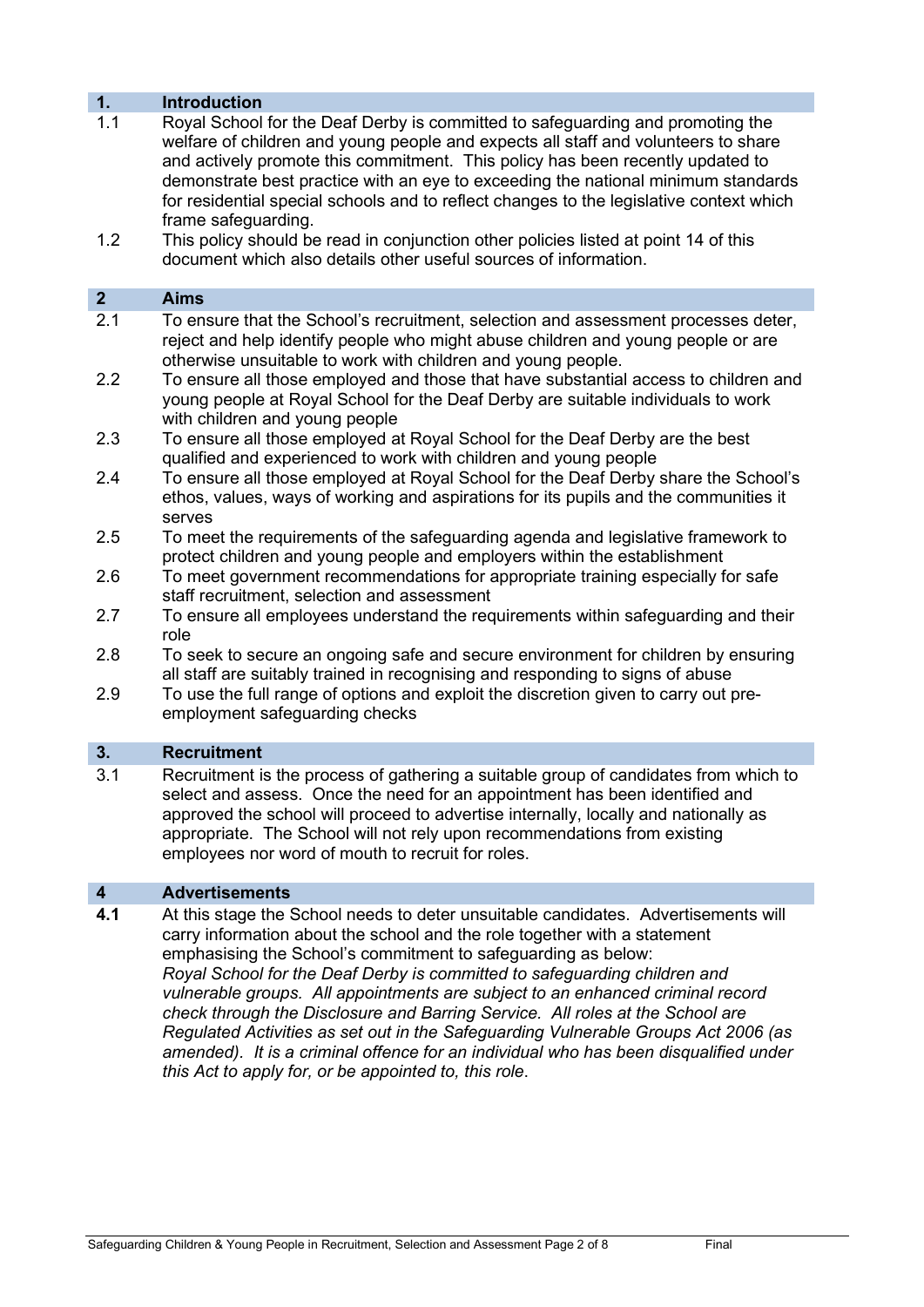# 5 Application Packs

- 5.1 Applicants who request further details will be sent an application pack containing all the documents needed to ensure safeguarding in selection and assessment continues to both deter unsuitable applicants and identifies and rejects candidates unsuitable to work with children and young people.
- 5.2 Instructions to applicants which includes: A statement about the School's commitment to safeguarding children and vulnerable groups; a statement that all parts of the application form must be completed in full; a statement saying that curriculum vitaes alone will not be accepted as application for any roles; a note that all roles at the School are exempt from the Rehabilitation of Offenders Act 1974 (as amended) and applicants must declare all convictions and cautions whether they are spent or not
- 5.3 Application forms: ask for all the Information needed to correctly identify a person's name (including any other names known by) and current address; ask for details about qualifications including the provider, awarding body and date of the award; have been devised to collate a full employment history in chronological order including any periods of post-secondary education or training, part time and voluntary roles as well as full time employment together with the start and finish dates described as dd/mm/yyyy format; request details of two referees one of which must be the applicant's current or most recent employer; is devised to gain continuous employment histories and all roles, paid or voluntary, linked to working with children and other vulnerable groups and reveals any gaps in employment history.
- 5.4 A Declaration of Checks Form: To gather details of their past criminal record, any outstanding cases, disqualifications etc. with the application which will be separated by the Human Resources Manager; makes clear that all cautions and convictions should be declared whether they are spent or not; outlines the School's procedure of employing people with a criminal record with regard to the Rehabilitation of Offenders Act 1974 (as amended)<sup>1</sup>: clearly states that failure to declare details of a criminal record may result in withdrawal of any offer of employment. The declaration also includes further information about disqualification under the Childcare Act 2006 in line with statutory guidance issued by the DfE (2015) and requires candidates to disclose relevant offences.
- 5.5 Role Specifications which: make reference to the responsibility for safeguarding, and promoting the welfare of children; detail a comprehensive lists of skills, attitudes and behaviours needed to work with children and young people; include details a person specification which includes reference to the importance of knowledge, commitment and continuing professional development relating to safeguarding

# 6 Shortlisting

- 6.1 The shortlisting panel will include a minimum of one person who has undertaken appropriate training in safeguarding in line with, Keeping Children Safe in Education. Statutory Guidance and the Human Resource Manager and where appropriate, the immediate manager involved in the appointment and the Headteacher.
- 6.2 All application forms will be scrutinised for discrepancies and gaps in employment history noted for further exploration. Any anomalies or discrepancies can influence the selection of the particular candidate and in any event, will be fully explored and documented by the interview panel
- 6.3 Incomplete applications will be rejected
- 6.4 As well as reasons for obvious gaps in employment, the reasons for a history of repeated changes of employment without any clear career move or salary progression should also be explored

# 7. References

<sup>1</sup> S.139 Legal Aid, Sentencing and Rehabilitation of Offenders Act 1974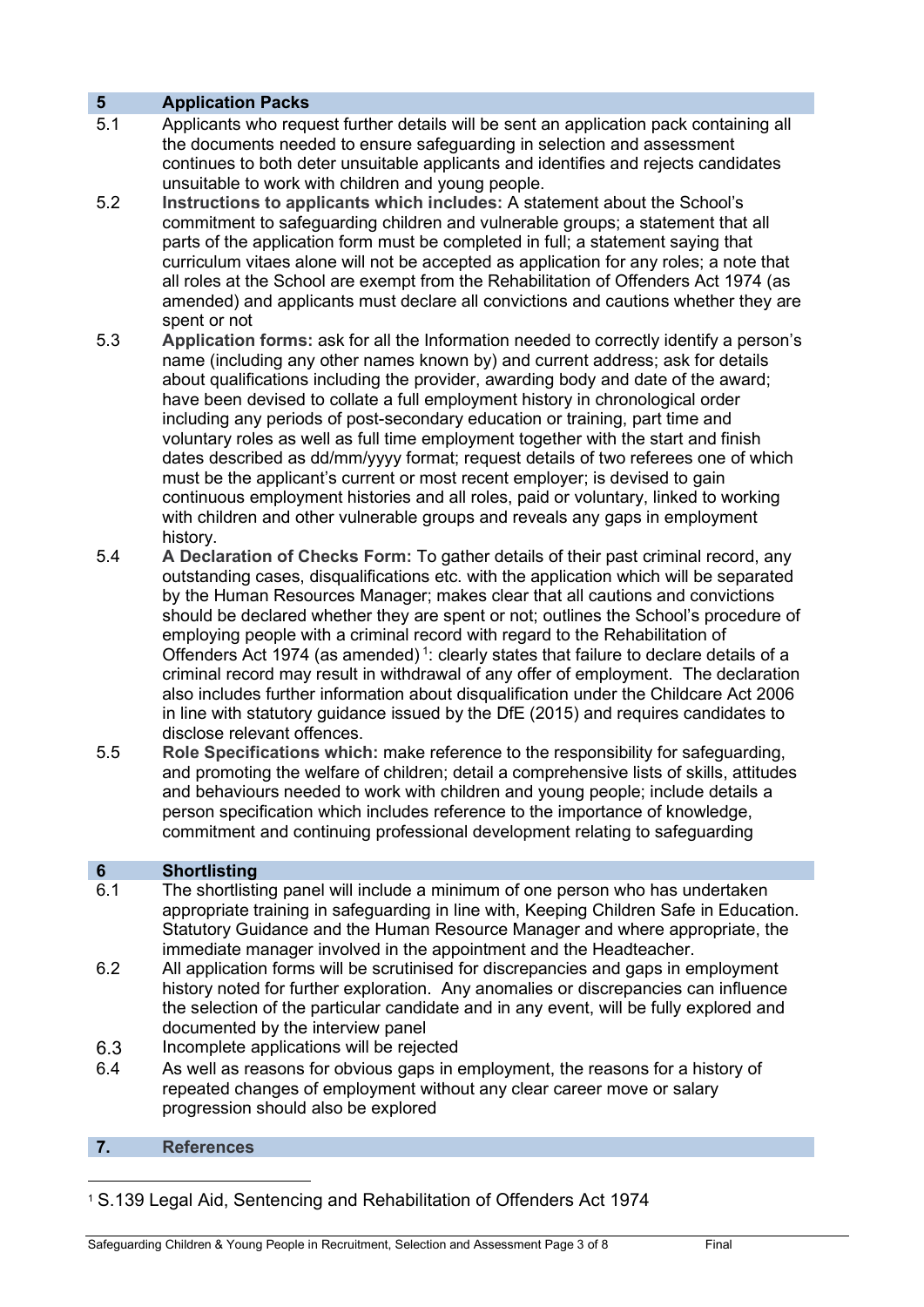- 7.1 The school will always ask for written information about previous employment history and check that information is not contradictory or incomplete.
- 7.2 All references will always be requested directly from the referee and employers. Open references of a 'to whom it may concern' nature will not be accepted
- 7.3 Wherever possible references will be sought on all short-listed candidates, including internal ones, before interview, so that any issues of concern they raise can be explored further with the referee, and taken up with the candidate at interview. In any event, no appointed person will start work without satisfactory references.
- 7.4 If a candidate for a teaching post is not currently employed as a teacher, the School will check with the school, college or local authority at which they were most recently employed, to confirm details of their employment and their reasons for leaving.
- 7.5 Reference requests will be made on the School's pro forma reference request which includes a covering letter which says:
	- This post provides opportunity for substantial access to vulnerable groups and you are requested to fully complete all parts of the questionnaire as fully as possible and must tell us of any reason why <candidate name> may not be a suitable person to work with vulnerable groups such as children and vulnerable adults.
	- There should be no material mis-statement or omission relevant to the suitability of the applicant.
	- In addition your attention is drawn to the fact that this post is exempt from the provisions of the Rehabilitation of Offenders Act 1974 (Exemption Order 75). The Act is not contravened therefore, if you reveal any information you may have concerning convictions incurred by the applicant, and which you would consider pertinent to the applicant's suitability for appointment. Any such information will be treated in the strictest confidentiality
	- Aspects of the information you provide may be discussed with the applicant and a copy placed on their personal file. Please note, all Royal School for the Deaf Derby employees are welcome to look through their personal files.
	- This post is a Regulated Activity as defined by the Safeguarding Vulnerable Groups Act 2006 (as amended). If you are aware this person has been disqualified from working in a Regulated Activity you must notify us immediately.
	- Where applicable, that the role falls under the Childcare Disqualification under the Childcare Regulations 2009 and you must tell us if this person has been disqualified in person or by association under the Childcare Act 2006
- 7.6 The content of the reference questionnaire will ask:
	- for the referee's relationship with the candidate and dates of the start and finish dates of employment which must be cross referenced to the employee's employment history given on the application form which asks about the length and reason for any breaks in service which will be cross referenced to the candidate's application form.
	- about any reason why the referee may doubt the suitability of the applicant to work with vulnerable groups
	- for details about the applicant's disciplinary record and whether any disciplinary action has been take, or contemplated, in relation to the applicant
	- whether the referee is satisfied that the person has the ability and is suitable to undertake the job and asks for specific detail about how the applicant has demonstrated that he/she meets the person specification.
	- about the frequency, length and reasons for any spells of absence to ensure that anyone appointed to a role working with children and young people is physically fit enough to undertake the role.
- 7.7 All references obtained will be:
	- scrutinised and any concerns resolved satisfactorily, before an appointment is confirmed.
	- checked to ensure that all specific questions have been answered satisfactorily.
	- followed up where information is incomplete, unsatisfactory or vague the School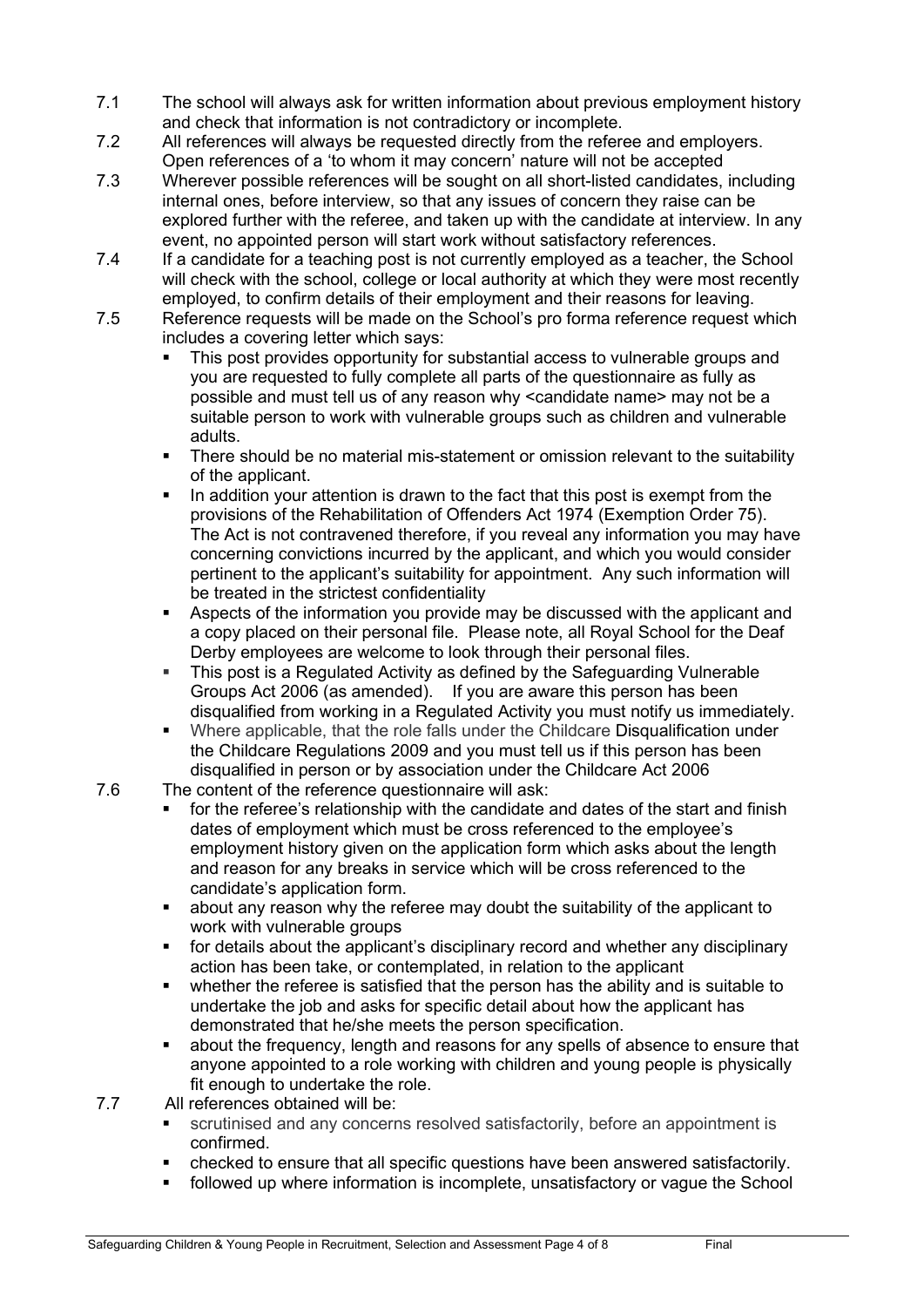will contact referees to provide further clarification.

 compared for consistency with the information provided by the candidate on their application form and any discrepancies taken up with the candidate. In particular the referee's relationship with the candidate and dates of the start and finish dates of employment which must be cross referenced to the employee's employment history given on the application form asks about the length and reason for any breaks in service which should be cross referenced to the candidate's application form.

### 8 Writing to shortlisted applicants

Shortlisted applicants will receive confirmation of the interview from the Human Resource Manager or appropriate Senior Leadership Team member. The letter will give practical detail such as time and date but also clearly state that all applicants should:

- Arrive and sign-in at the main School reception in line with the Visitors policy
- Provide photographic evidence of their identity, ideally a current photo-card driving licence or passport
- Bring proof of any qualifications they rely upon in their application together with proof of registration with the appropriate body if they have a protected title. For example, an applicant for a teaching role must provide an original certificate confirming they have Qualified Teacher Status together with proof of their registration with the General Teaching Council. This must be verified by the Human Resources Manager or a member of the interview panel. A copy must be kept for the successful applicant's personnel file.
- The letter will stress that the applicant will be expected to undertake work sampling and that this will be supervised and observed and that children and staff will be involved. It will also say that although this is not a formalised part of the selection and assessment process the views of staff and children here are important and may influence our decision to appoint.

# 9. Verification of Identity and Qualifications

- 9.1 When the candidate arrives the PA to the Headteacher or a member of the interview panel will verify their identity using the photo-card driving licence or passport. A copy must be kept for the successful applicant's personnel file and the panel confirm identity has been established on the interview assessment record.
- 9.2 Qualifications and registration documents will also be verified by PA to the Headteacher or a member of the interview panel. A copy must be kept for the successful applicant's personnel file and the panel confirm identity has been established on the interview assessment record.

### 10 Interview

- 10.1 The interview panel will be made up of at least three people one of whom is appropriately trained in line with Keeping Children Safe in Education<sup>2</sup>
- 10.2 Interviewers will use the school's pro forma interview assessment score sheet to document questions and also responses
- 10.3 The interview will explore the candidate's suitability to, and motivation in, working with children together with the candidates attitude to safeguarding children
- 10.4 Gaps in employment history will be explored and documented together with any concerns or discrepancies arising from the information provided by the candidate and/or a referee
- 10.5 Questions will be based upon the competencies outlined in the job description and person specification. Open questioning and closed questioning will be used. Behavioural patterned questioning will also be used whereby the panel ask for specific examples of practice and explore responses from the candidate fully.

<sup>2</sup> Keeping Children Safe in Education

Safeguarding Children & Young People in Recruitment, Selection and Assessment Page 5 of 8 Final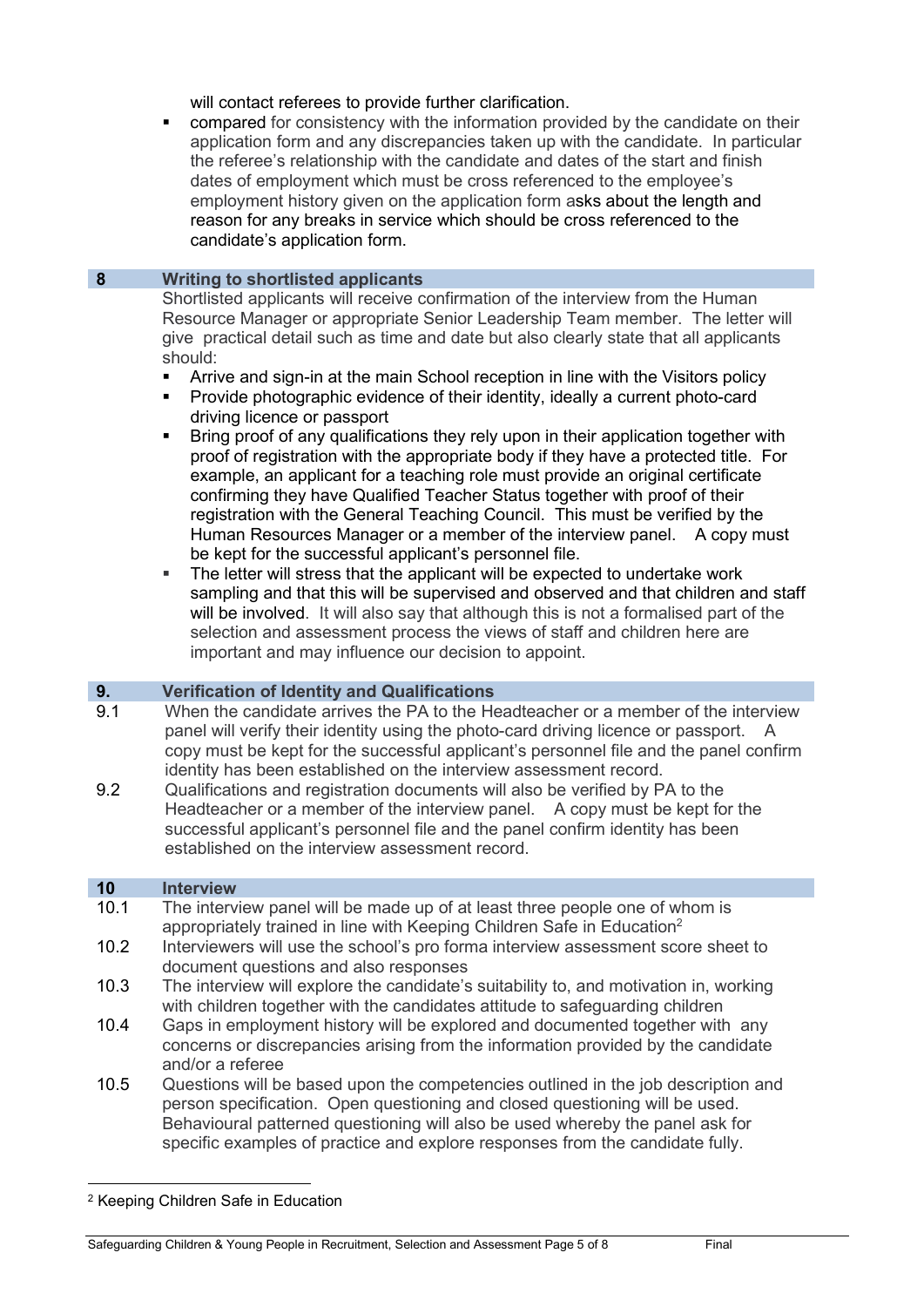### 11 Work sampling and Observed Practice

- 11.1 All candidates will be asked to undertake work sampling for example, a teacher will be asked to plan for, prepare and deliver a brief session linked to a particular aspect of the curriculum.
- 11.2 This will be observed by a member of the Senior Leadership Team and feedback collected from children
- 11.3 In-tray exercises will also be devised for groups of applicants. These exercises will make specific reference to safeguarding children issues/scenarios and form part of the questioning at interview

### 12 Other Pre-employment Checks<sup>3</sup>

- 12.1 Every person working in a regulated activity at the School (this may include volunteers, governors and visitors to the school) an enhanced check administrated by the DBS which includes a check against both Children's Barred and Adults' Barred Lists. This will be the case even though the person appointed may have worked in a similar setting and position without a break in service of more than 3 months.
- 12.2 All appointments will be subject to Secretary of State Prohibition Order and other checks available through the Employer Access Online Service. Evidence of these checks will be recorded on the School's Single Record of Checks.
- 12.3 All appointments will be subject to a check to establish the person appointed has the right to work in the UK based on guidance issued by the Home Office, Code of practice on preventing illegal working.
- 12.4 Further checks for people living or working outside the UK will be carried out using guidance issued by the Home Office in relation to DBS checks and arrangements
- 12.5 For Teachers trained overseas the School will pay regard to Department of Education Guidance: guidance on the employment of overseas-trained teachers which gives information on the requirements for overseas-trained teachers from the European Economic Area to teach in England, and the award of qualified teacher status for teacher
- 12.6 For applicants applying for roles at the School which fall under the Disqualification under the Childcare Act 2006 (as amended) the School will seek a disclosure of relevant offences that may lead to disqualification including disqualification by association.<sup>4</sup> Applicants who are disqualified by association will be required to apply for a waiver before an offer of employment is made; applicants who are disqualified because they have relevant cautions, convictions or are subject to relevant orders will not be offered employment.

# 13 Offers of Employment

- 13.1 All offers of employment whether they are verbal or in writing will be made subject to, if not already complete, satisfactory references and satisfactory DBS check. In addition, all offers of employment will contain a six month probationary period.
- 13.2 Offers of employment will contain the following statement: This post is a Regulated Activity as defined by the Safeguarding Vulnerable Groups Act 2006 (as amended). It is a criminal offence for an individual who has been disqualified under this Act to be appointed to this post. If you have been disqualified under this Act do not accept this offer of employment. If during your employment in this post you are subject to any action which could lead you to become a disqualified person, you must notify the Headteacher or Human Resources Manager immediately.
- 13.3 All particulars of employment will contain the following clauses:

<sup>3</sup> See Annex A

<sup>4</sup> Disqualification under the Childcare Act 2006 Statutory guidance for local authorities, maintained schools, independent schools, academies and free schools February 2015 (DfE)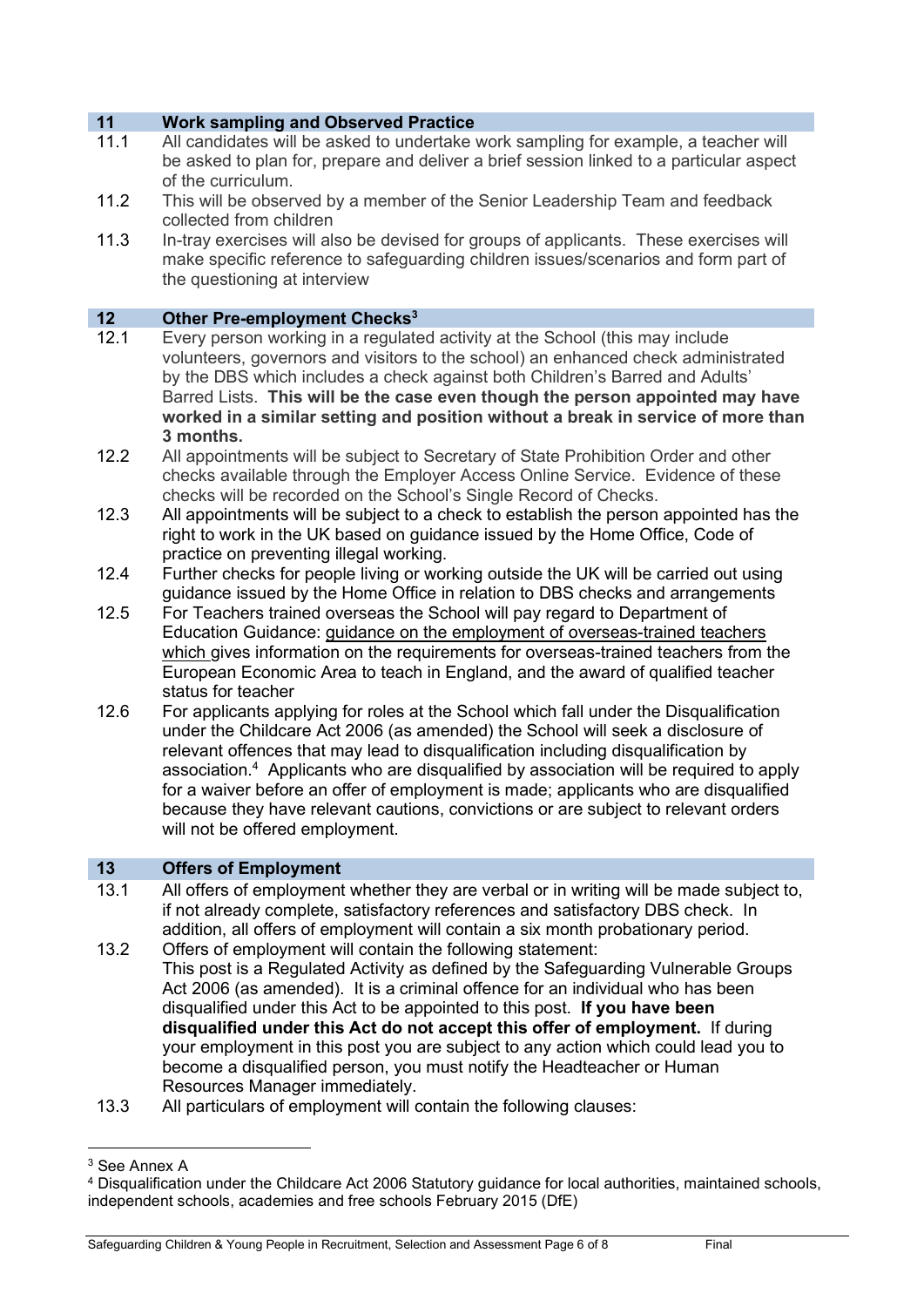You [the employee] will fully participate in the School's programme of checks to ensure all employees are suitable to work with children and other vulnerable groups.

### 14 Overlapping Policies and Other Useful Sources of Information

- 14.1 Royal School for the Deaf Derby Safeguarding Children and Young People Policy and Procedure
- 14.2 Royal School for the Deaf Derby Safeguarding Checks for Supply Staff Policy, Procedure and Guidance
- 14.3 Royal School for the Deaf Derby Visitors Policy<br>14.4 Keeping children safe in education. Statutory g
- Keeping children safe in education. Statutory guidance for schools and colleges [Available at: https://www.gov.uk/government/publications/keeping-children-safe-ineducation--2]
- 14.5 Keeping children safe in education. Information for all school and college staff. [Available at: https://www.gov.uk/government/publications/keeping-children-safe-ineducation--2] All staff must read at least section 1 of this guidance.
- 14.6 Regulated Activity in relation to Children: scope Factual note by HM Government [Available at: http://www.dhsspsni.gov.uk/regulated-activity-children.pdf]
- 14.7 Statutory guidance: Regulated Activity (children) supervision of activity with children which is regulated activity when unsupervised [Available at: https://www.gov.uk/government/uploads/system/uploads/attachment\_data/file/28088 1/supervision of activity with children which is regulated activity when unsuper vised.pdf]
- 14.8 Home Office, Code of practice on preventing illegal working. [Available at: https://www.gov.uk/government/uploads/system/uploads/attachment\_data/file/31166 8/Code of practice on preventing illegal working.pdf]
- 14.9 Home Office Guidance Guidance, Criminal records checks for overseas applicants. [Available at: https://www.gov.uk/government/publications/criminal-records-checksfor-overseas-applicants]
- 14.10 National Minimum Standards for Residential Special Schools 2015 [Available at: https://www.gov.uk/government/publications/residential-special-schools-nationalminimum-standards]
- 14.11 Disqualification under the Childcare Act 2006 Statutory guidance for local authorities, maintained schools, independent schools, academies and free schools (February 2015) DfE [Available at: https://www.gov.uk/government/publications/disqualificationunder-the-childcare-act-2006]